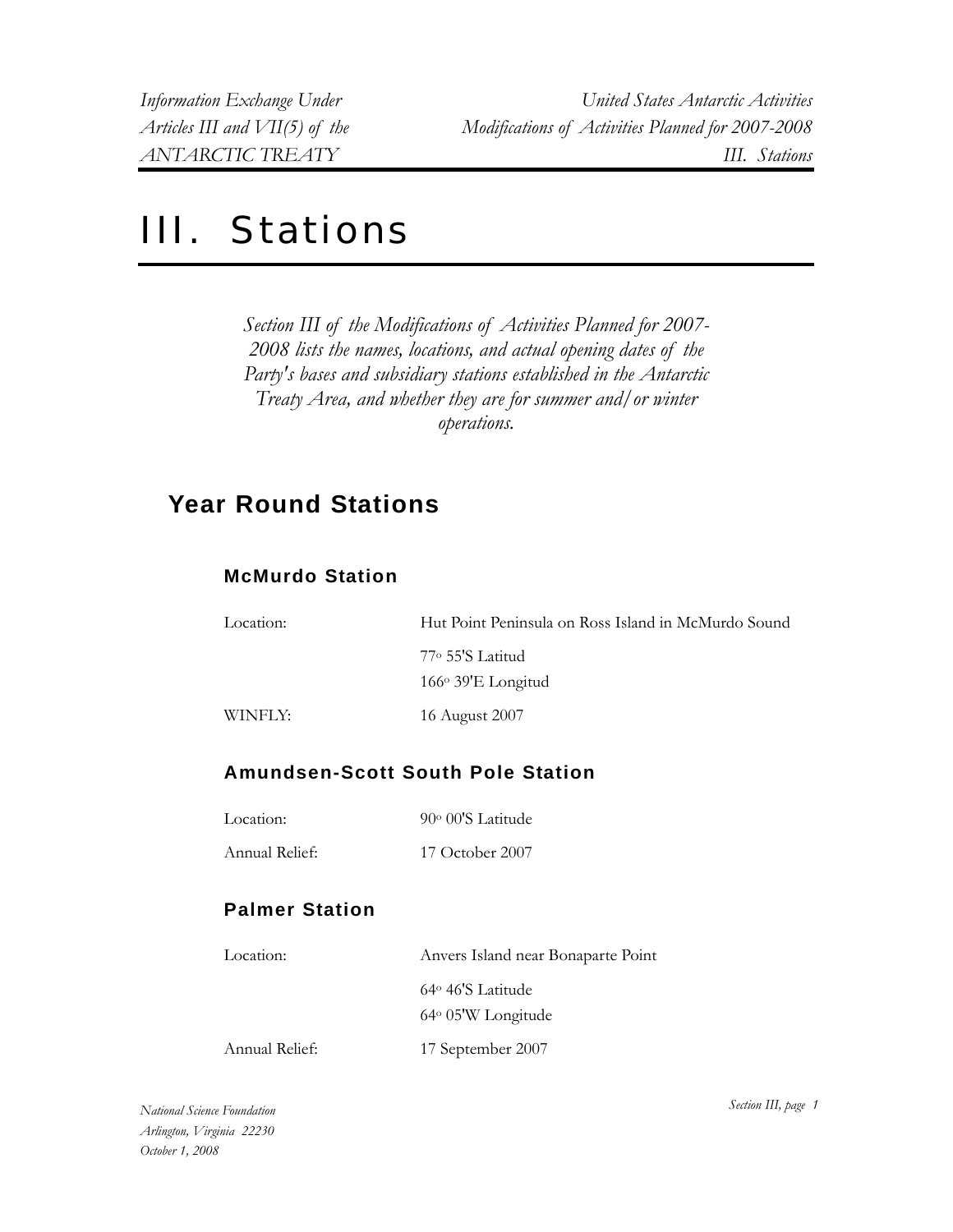# **Austral Summer Camps**

# **Siple Dome Camp**

| Location: | 81° 39'S Latitude   |
|-----------|---------------------|
|           | 149° 04'W Longitude |
| Open:     | 31 October 2007     |
| Close:    | 02 February 2008    |

# **Odell Glacier Camp**

| Location: | 76°43'S Latitude                                                                                             |
|-----------|--------------------------------------------------------------------------------------------------------------|
|           | 159°54'E Longitude                                                                                           |
| Open:     | Not occupied in 2006-07; 2007-08<br>Began decommission of camp infrastructure;<br>staging 19-25 January 2008 |
| Close:    | N/A                                                                                                          |

# **Lake Bonney Camp**

| Location: | 77°42'S Latitude    |
|-----------|---------------------|
|           | 162°27'E Longitude  |
| Open:     | $20$ October $2007$ |
| Close:    | 09 April 2008       |

# **Lake Hoare Camp**

| Location: | 76°38'S Latitude   |
|-----------|--------------------|
|           | 162°57'E Longitude |
| Open:     | 15 October 2007    |
| Close:    | 11 April 2008      |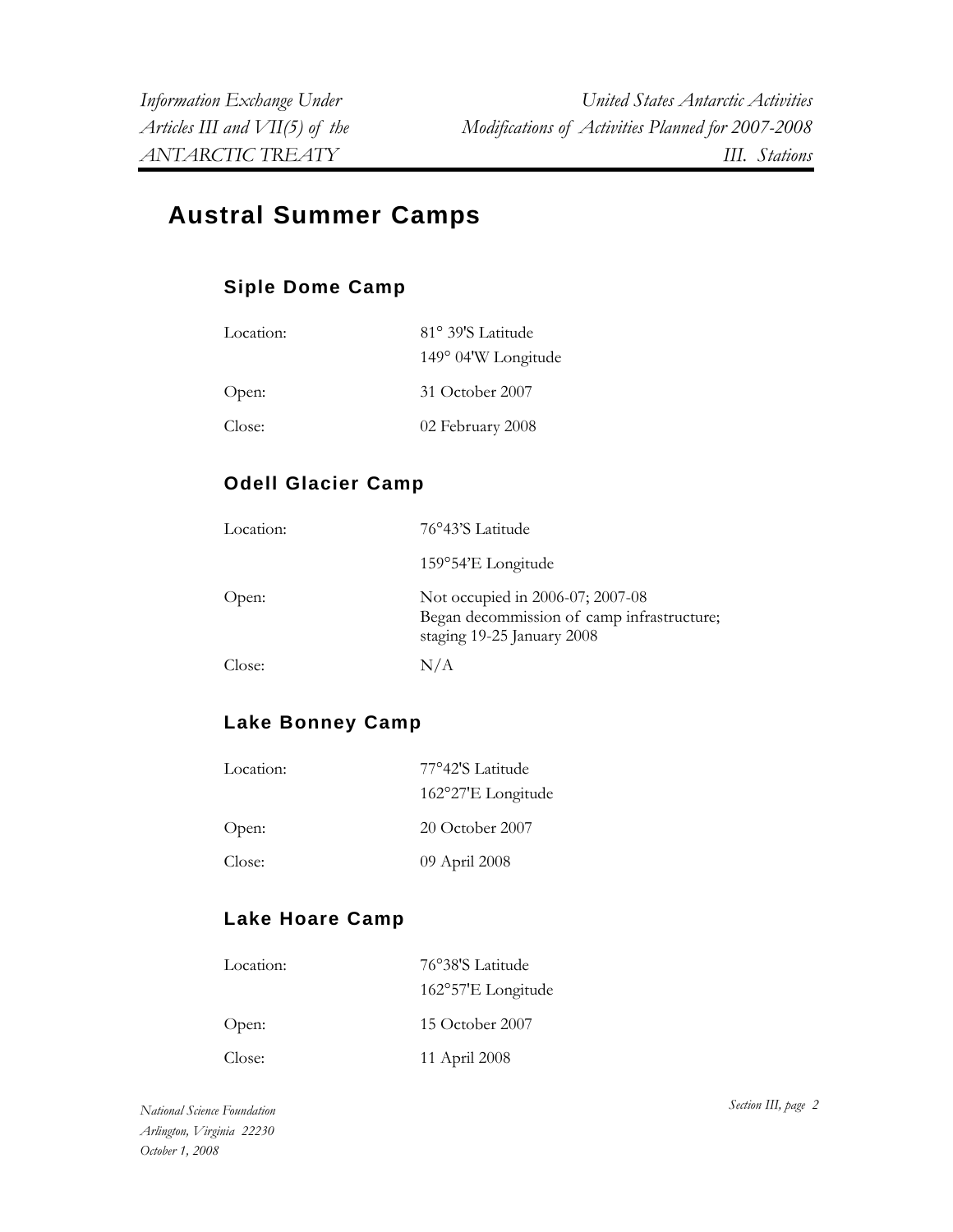# **Lake Fryxell Camp**

| Location: | 77°36'S Latitude    |
|-----------|---------------------|
|           | 163°07'E Longitude  |
| Open:     | $29$ October $2007$ |
| Close:    | 07 Apirl 2008       |

#### **F6 Camp**

| Location: | 77°21'S Latitude   |
|-----------|--------------------|
|           | 163°09'E Longitude |
| Open:     | 31 October 2007    |
| Close:    | 11 February 2008   |

#### **New Harbor Camp**

| Location: | 77°34'S Latitude    |
|-----------|---------------------|
|           | 163°31'E Longitude  |
| Open:     | $24$ October $2007$ |
| Close:    | 06 February 2008    |

#### **Marble Point Camp**

| Location: | 77°25'S Latitude   |
|-----------|--------------------|
|           | 163°41'S Longitude |
| Open:     | $09$ October 2007  |
| Close:    | 12 April 2008      |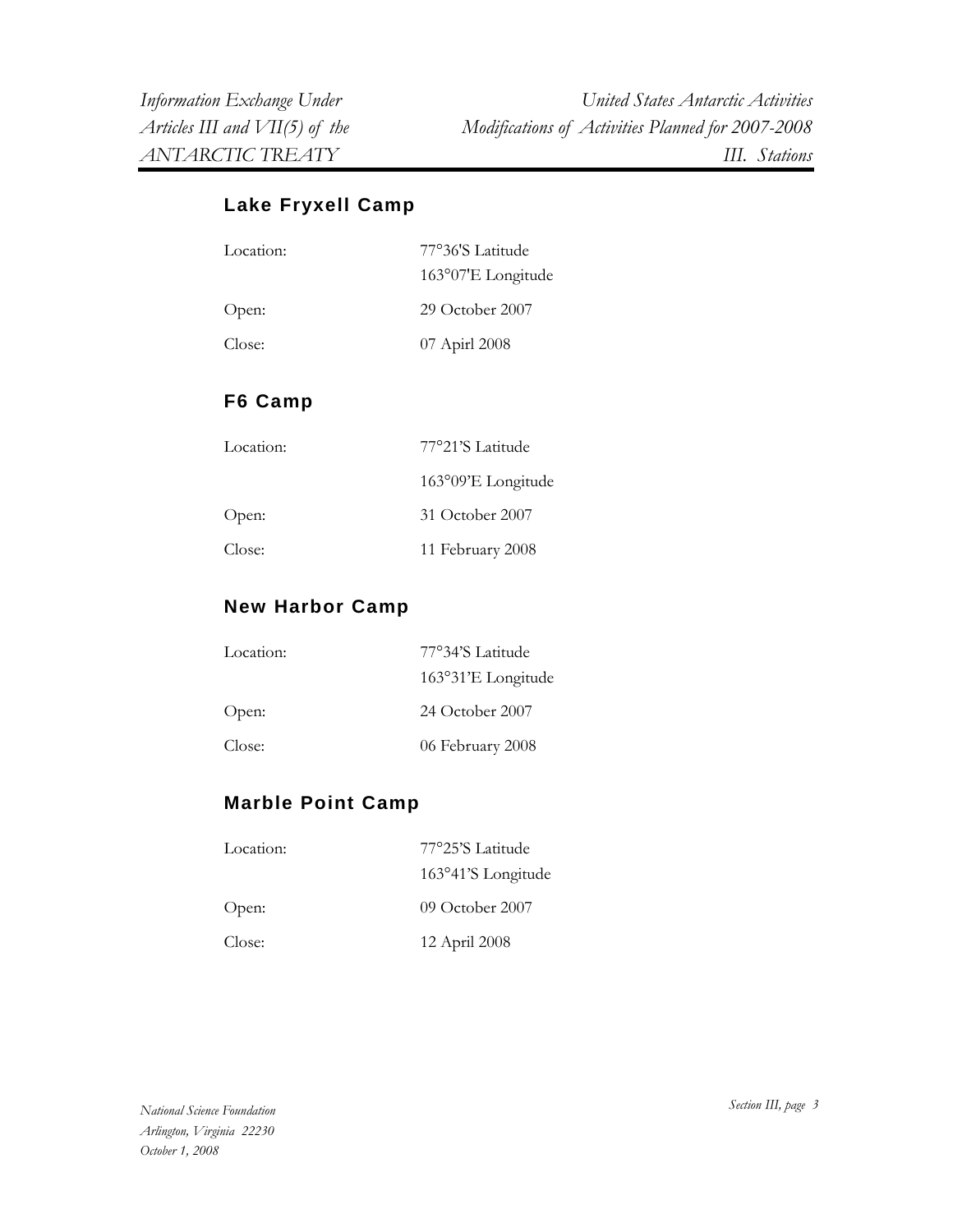# **Black Island Camp**

| Location: | 78°08'S Latitude   |
|-----------|--------------------|
|           | 166°09'E Longitude |
| Open:     | 09 October 2007    |
| Close:    | 09 February 2008   |

# **Lower Erebus Hut Camp**

| Location: | 77°30'S Latitude            |
|-----------|-----------------------------|
|           | $167^{\circ}10'E$ Longitude |
| Open:     | 17 November 2007            |
| Close:    | 26 January 2008             |

# **Cape Crozier Camp**

| Location: | 77°30'S Latitude   |
|-----------|--------------------|
|           | 169°40'E Longitude |
| Open:     | 20 November 2007   |
| Close:    | 26 January 2008    |

# **Cape Royds Camp**

| Location: | 77°33'S Latitude   |
|-----------|--------------------|
|           | 166°08'E Longitude |
| Open:     | 16 November 2007   |
| Close:    | 23 January 2008    |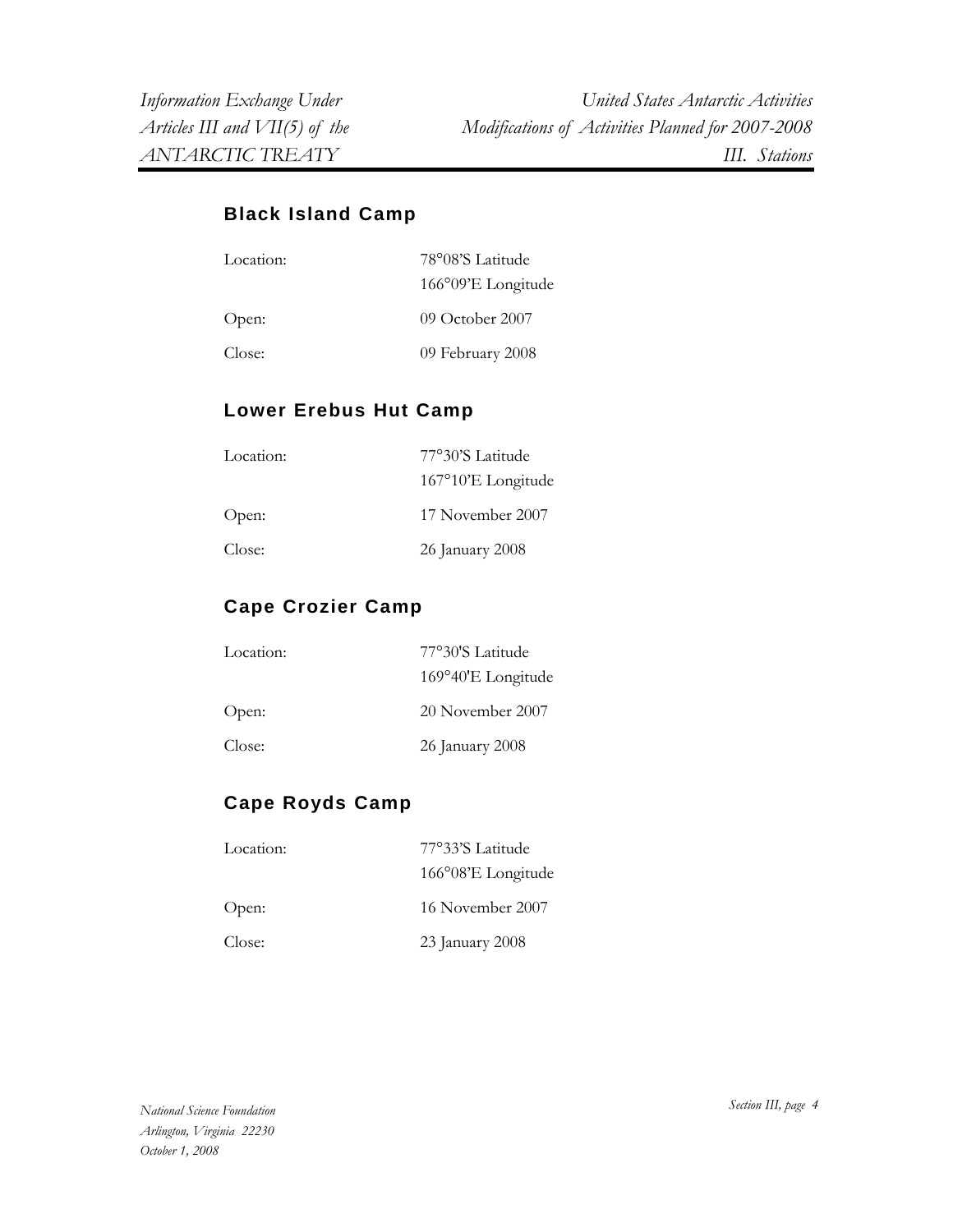#### **Copacabana, King George Island**

| Location: | $62^{\circ}$ 10'S Latitude<br>58° 28'W Longitude |
|-----------|--------------------------------------------------|
| Open:     | $13$ October $2007$                              |
| Close:    | 09 March 2008                                    |

# **Cape Shirreff Field Station**

| Location: | $62^{\circ}$ 28'S Latitude  |
|-----------|-----------------------------|
|           | $60^{\circ}$ 47'W Longitude |
| Open:     | 07 November 2007            |
| Close:    | 08 March 2008               |

# **Livingston Island (MacPhee)**

| Location: | 62° 28'S Latitude           |
|-----------|-----------------------------|
|           | $60^{\circ}$ 47'W Longitude |
| Open:     | 28 November 2007            |
| Close:    | 08 December 2007            |

#### **Petermann Island**

| Location:      | 63° 57'S Latitude  |
|----------------|--------------------|
|                | 57° 29'W Longitude |
| <u>Phase I</u> |                    |
| Open:          | 09 November 2007   |
| Close:         | 06 December 2007   |